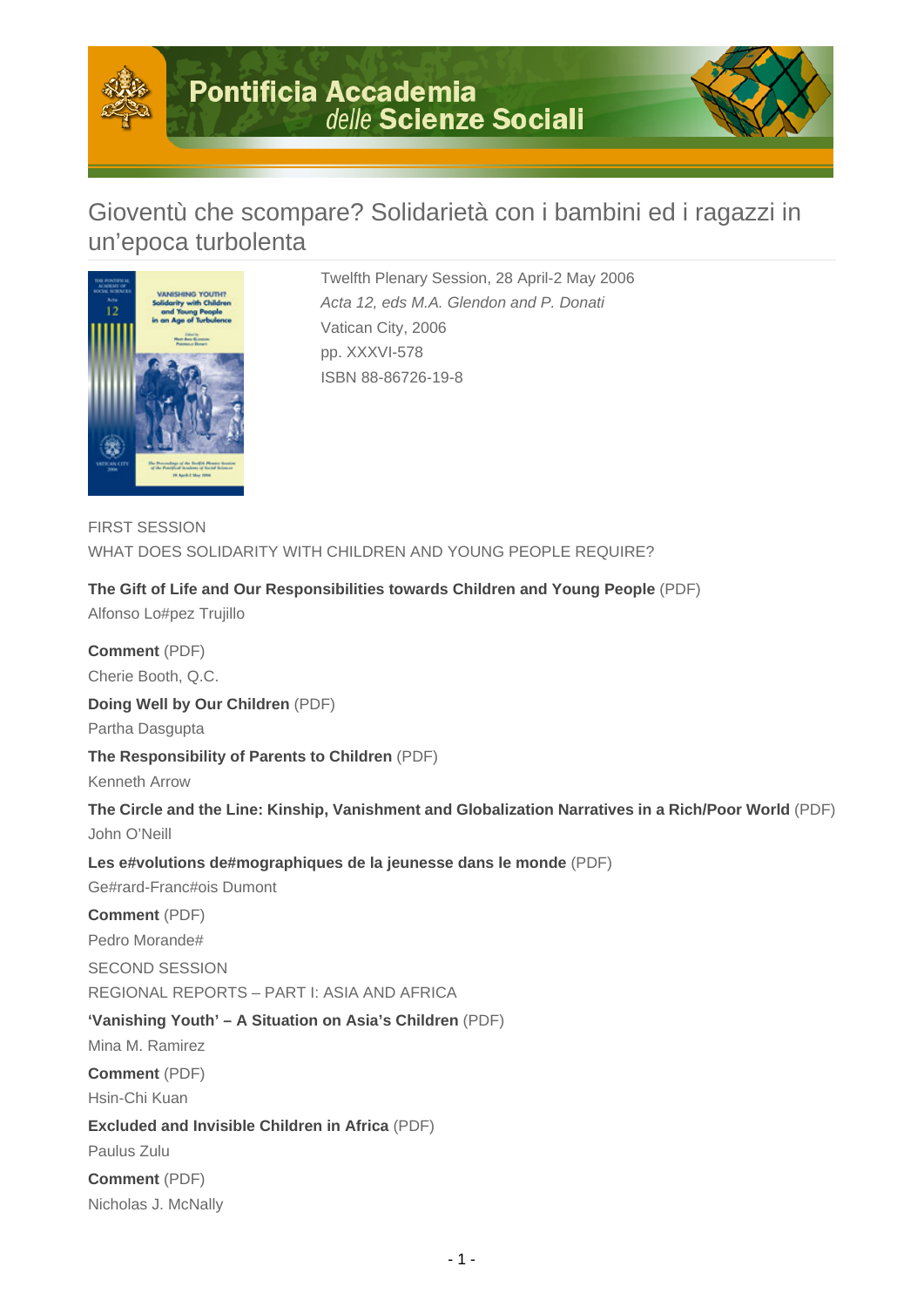THIRD SESSION REGIONAL REPORTS – PART II: EAST AND WEST EUROPE

#### **Family as a Victim of a Deluded Search for Paradise on Earth: From the Central Planning Happiness to Self-Deception of the Market System** (PDF)

Lubomi#r Mlcoch

#### **Comments**

**The Family in the Period of Political Transformation** (PDF)

Hanna Suchocka

**The Young Generation as a Hope?** (PDF)

Bedrich Vymetali#k

#### **What does Solidarity with Children and Young People Require? West Europe Report** (PDF)

Jose# T. Raga

#### **Comment**

**Educare: aspetto fondamentale della solidarieta# con bambini e giovani** (PDF)

Vittorio Possenti

FOURTH SESSION

#### REGIONAL REPORTS – PART III: LATIN AND NORTH AMERICA

#### **How to Pay an Unpayble Debt: The Intergenerational Challenge of Latin Americans** (PDF)

Mariano Grondona

#### **Comments**

**Social Policies in Brazil Aimed at Children and Young People** (PDF)

Patrus Ananias

**Comment** (PDF)

Juan Jose# Llach

#### **Luces y Sombras en America Latina** (PDF)

Belisario Betancur

# **Report on the Condition of North American Youth** (PDF)

Kevin Ryan

### **Comments**

# **Comments on Child Poverty, the Family, the Market, Public Policies and the Social Environment** (PDF)

Joseph Stiglitz

# **La jeunesse nord-ame#ricaine a# l'e#re de la mondialisation: le cas du Canada et du Que#bec** (PDF)

Louis Sabourin

FIFTH SESSION

PROSPECTS FOR FORMATION OF BODY, MIND AND SPIRIT OF COMING GENERATIONS

# **The Rights of Children and Minors in International Charters** (PDF)

Ombretta Fumagalli Carulli

#### **Comment**

**The Child's Rights in International Charters** (PDF)

Hans F. Zacher

# **Implications for the Role of the Catholic Church and Catholic Organizations Worldwide** (PDF)

Michel Schooyans

# **Comment**